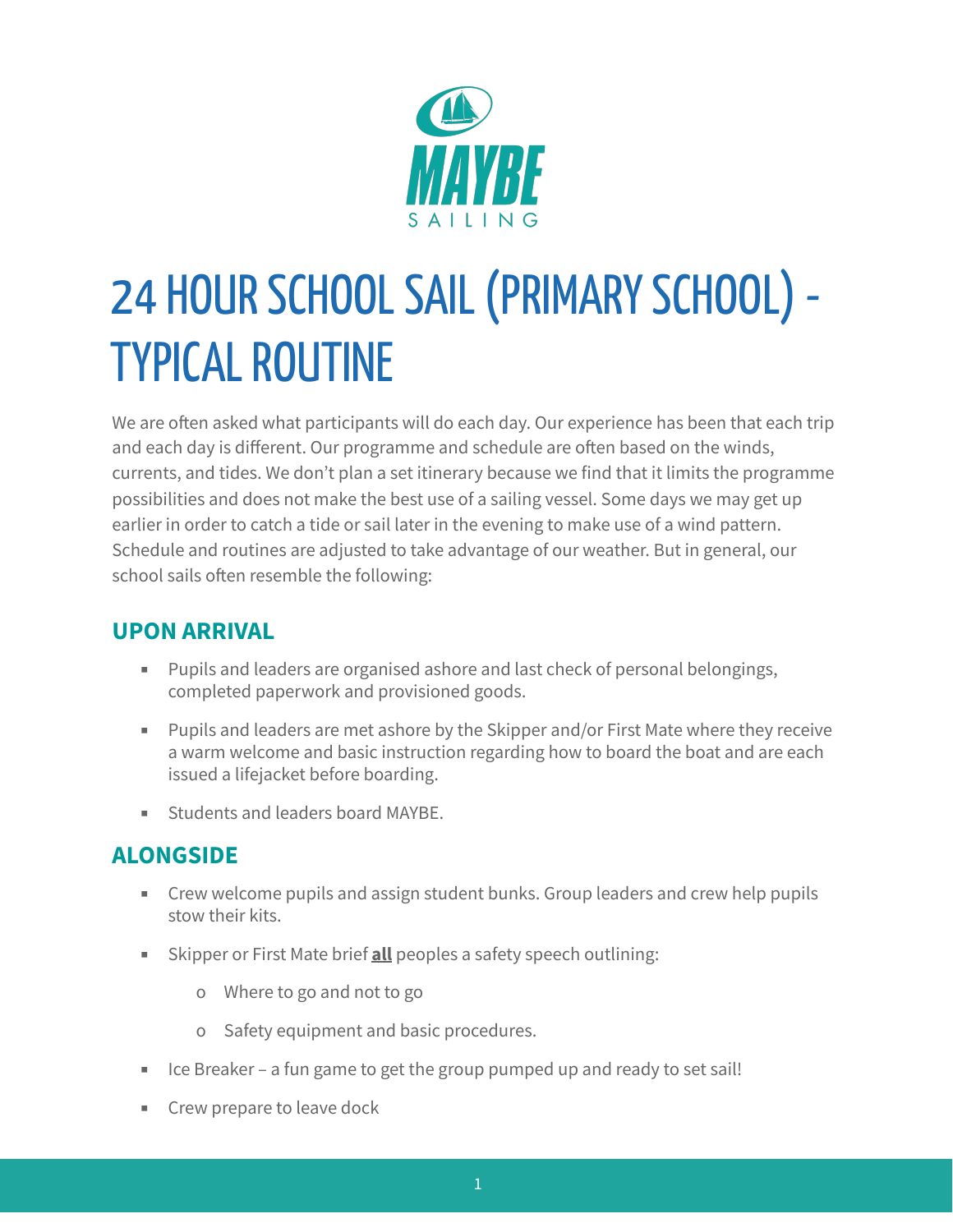- o Leaders are asked to help keep pupils under control and in specified area as boat leaves dock.
- Sail talk:
	- o How to set sail
	- o What to touch and how
	- o Importance of 'working together'
	- o Crew assigns pupils to various lines and halyards and explain specific tasks

### **UNDERWAY**

- Crew invites pupils and leaders to set sail (per Skippers orders)
	- o Note- throughout voyage sail handling may interrupt activities below and there may be times where the crew alone needs to handle the sails.
- Basic training what you need to know in order to operate the ship safely:
	- o Sail handling
	- o Setting sail
	- o Deck safety
	- o Helming
	- o Navigation
	- o Line handling, etc.
		- More advanced lessons could include: meteorology, sail theory, 'rules of the road', etc.
- Goal Setting- pupils and crew set personal and group goals for the voyage
	- o Could be anything from learning to plot our course on a chart to helping another pupil stay positive through seasickness.
- Meal preparation and cleaning (lunch and snacks).
- **EXECT** Group Leader Activity (if your school has planned lessons, etc).
- Assign Watch Groups (if necessary and per Skipper).
- **EXECT:** Group Activity/Ice Breaker- Crew